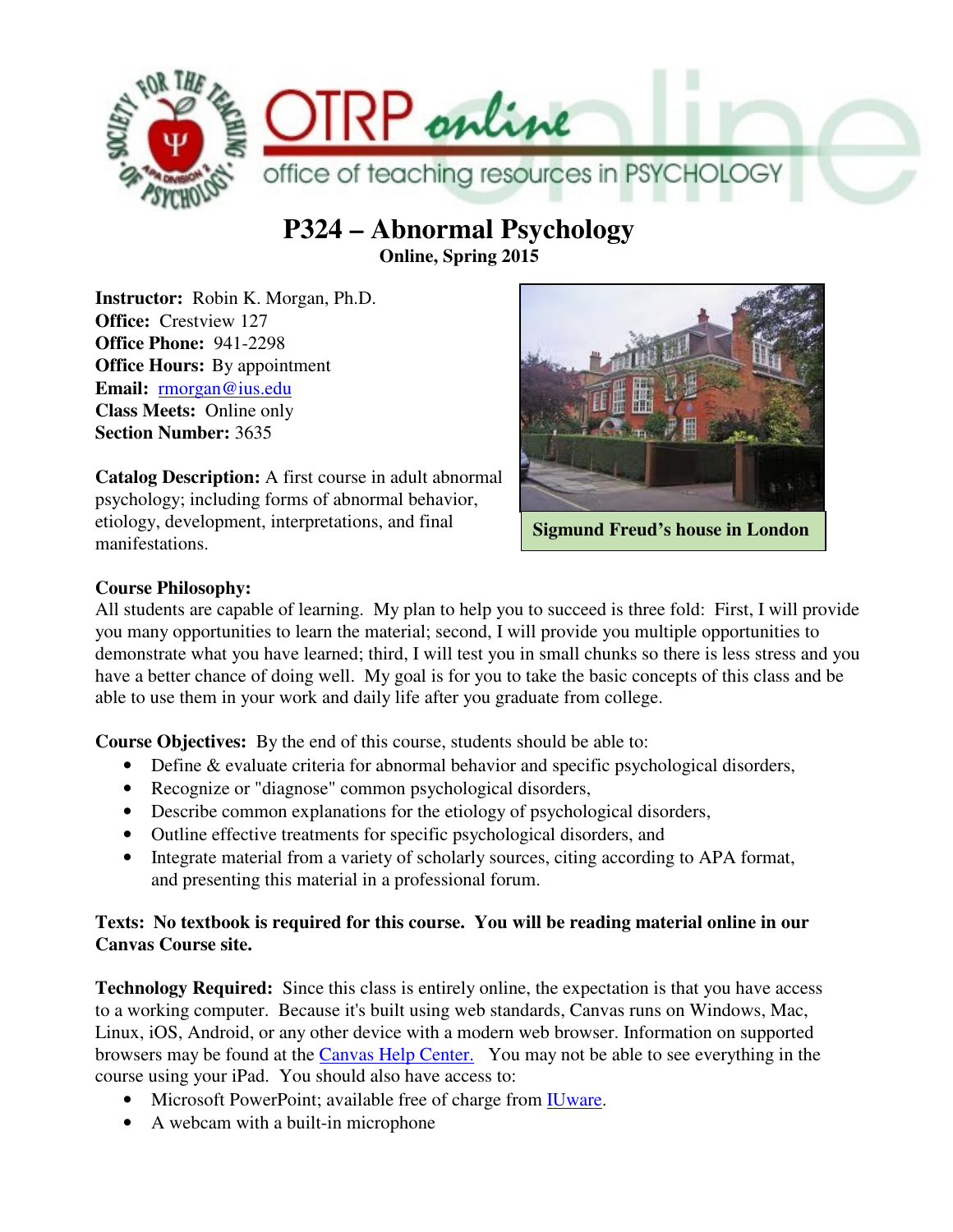If you have problems with equipment, please let me know but you should also **contact a person at the computer helpdesk immediately**. That person will be much more likely to resolve computer problems.

**New to Canvas?** Canvas is the new learning management system within Indiana University. Some of your professors may still be using Oncourse but soon Canvas will be the only option on

IU campuses. Canvas is very easy to navigate but may be confusing at first. The Canvas Student Guide can assist you.

### **Logistical Issues for an Online Course:**

- Online courses *ARE* different than face-to-face classes in that you do not meet with the instructor each week. However, feel free to email me at  $\overline{\text{rmorgan@ius.edu}}$  (the best way to catch me), call me at my office, or stop by and see me at my office. I will do my best to return your **emails within 24 hours EXCEPT** Thursday night through Sunday night.
- All assignments should be submitted according to schedule; all late assignments will be automatically docked **2 points**. No late assignments will be accepted after the final day of class. This keeps you on track and ensures that you will have a better chance of completing the course successfully. If problems occur or if you become ill, please contact me immediately so we can determine your best options.
- Please proof all assignments and email messages to ensure the use of standard English, proper grammar, and correct spelling. You will lose points for problems in this area. If you are worried about your writing, please feel free to contact our campus Writing Center; these individuals can assist you in improving your writing.
- Communication pointers:
	- o Humor and sarcasm don't translate very well when using email or online discussions. Be careful.
	- o Reveal only information that you are comfortable sharing. Even though this is a psychology class, you should not share information about psychological difficulties you or those you know may be experiencing. All students may utilize the free psychological services available to them on campus by contacting Dr. Michael Day at 941-2244.
	- o Keep in mind that there's a real, live human being with feelings on the other end of your email or discussion posting -- if you were sitting in front of that person would you say to their face what you're saying in your email or discussion posting? Remember that your words are written in an email or discussion posting- - you can't take them back.
	- o Avoid offensive language, especially comments that might be construed as racist or sexist.
	- o Remember that the law still applies in cyberspace. Do not commit illegal acts online, such as libeling or slandering others, and do not joke about committing illegal acts.
	- o Generally speaking, avoid putting words into full capitals. Online, all-caps is considered SHOUTING.

## **Requirements:**

**1. Extra Credit:** There will be few opportunities to earn extra credit in this course. Each student can earn five (5) points extra credit by completing the **pre-assessment quiz by 11:59**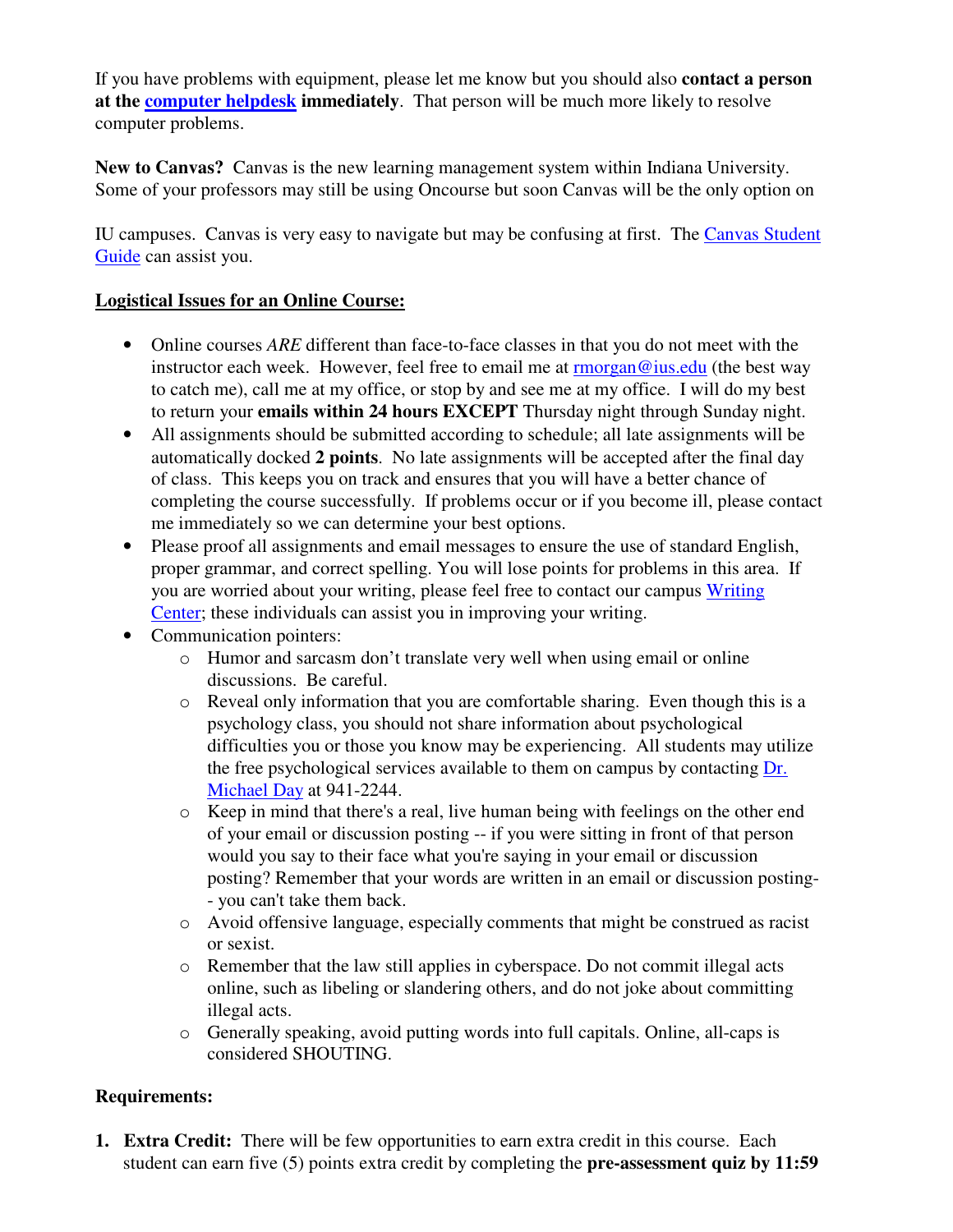**pm on Wednesday, January 14th .** You can also earn five (5) points of extra credit by completing the course evaluation. The course evaluation allows me to determine what parts of this class were effective and what parts need to be revised. The **course evaluation** will be open during the last week of class only; it will be **closed at 11:59 pm on Monday, April 27th .**

- **2. Quizzes:** There will be **five (5) quizzes** in this course, worth **30 points each**. Our Canvas site will be used for completing online quizzes. Quizzes require you to apply, integrate, and evaluate the materials required for this course. Quiz 1 covers the first four units and will consist of three short answer questions. For the remaining quizzes, you will be supplied with a single case study. For each case, you must describe relevant symptoms, a diagnosis, the etiological theory most supported by research, and the most effective treatment. Each quiz will be worth 30 points. Please note that quizzes are timed; you will be given **30 minutes** to complete each quiz. You will only be provided **one chance** to complete the quiz so be careful not to click on the quiz until you are prepared. The quiz questions are randomly selected by the computer from a large bank of possible questions prepared; it is certainly possible that you will receive different questions from other students. Specific due dates for each quiz are listed in our course site; the computer will close access to all quizzes on the final class day – 11:59 pm on Monday, April  $27<sup>th</sup>$ . If you miss the initial due date, take the quiz late. **Late quizzes** will be docked 2 points (the computer will not remove the 2 points, but I will do so before calculating final grades).
- 3. **Wiki Assignments:** This class uses a Wiki as a class text. This Wiki was created by prior students in P324 and myself.You will be assigned a specific section of the Wiki to revise; **a list specifying which section you have been assigned can be found under Files in our Canvas site.** Specific instructions for each step of completing the Wiki are provided in our Canvas site. Each step of the process will be graded separately. You are not to make any changes on the original Wiki without my prior approval. The total number of points for all of the Wiki Assignments is **135.** Grading rubrics are provided for each Wiki assignment in our Canvas site.  **Late work is accepted** but 2 points (per assignment) are automatically deducted.No late work will be accepted after the final class day – 11:59 pm on Monday, April 27th.
- **4. Video Clip Assignments:** Students will be asked to complete **five (5) video clip assignments, worth twenty (20) points each.** For each assignment, students will be asked to either find a video clip or to watch a video clip and then to answer certain questions relating to course content. Grading rubrics are provided for each video clip assignment in our Canvas site. Late work is accepted but 2 points are automatically deducted. No late work will be accepted after the final class day  $-11:59$  pm on Monday, April 27<sup>th</sup>.
- **5. Discussions:** There are **six (6) discussions** for this course. The first discussion is an introductory one and will be worth 15 points. The remaining five (5) discussions (worth 20 points each) are designed to assist you in diagnosis, describing etiology, and determining the most effective treatments. Grading rubrics are provided for each discussion in our Canvas site. Late work is accepted but 2 points are automatically deducted. No late work will be accepted after the final class day  $-11:59$  pm on Monday, April 27<sup>th</sup>.

#### **Other Class Policies/Expectations:**

It is expected that students will be tolerant of views different from their own, consistent with the Code of Student Rights, Responsibilities and Conduct.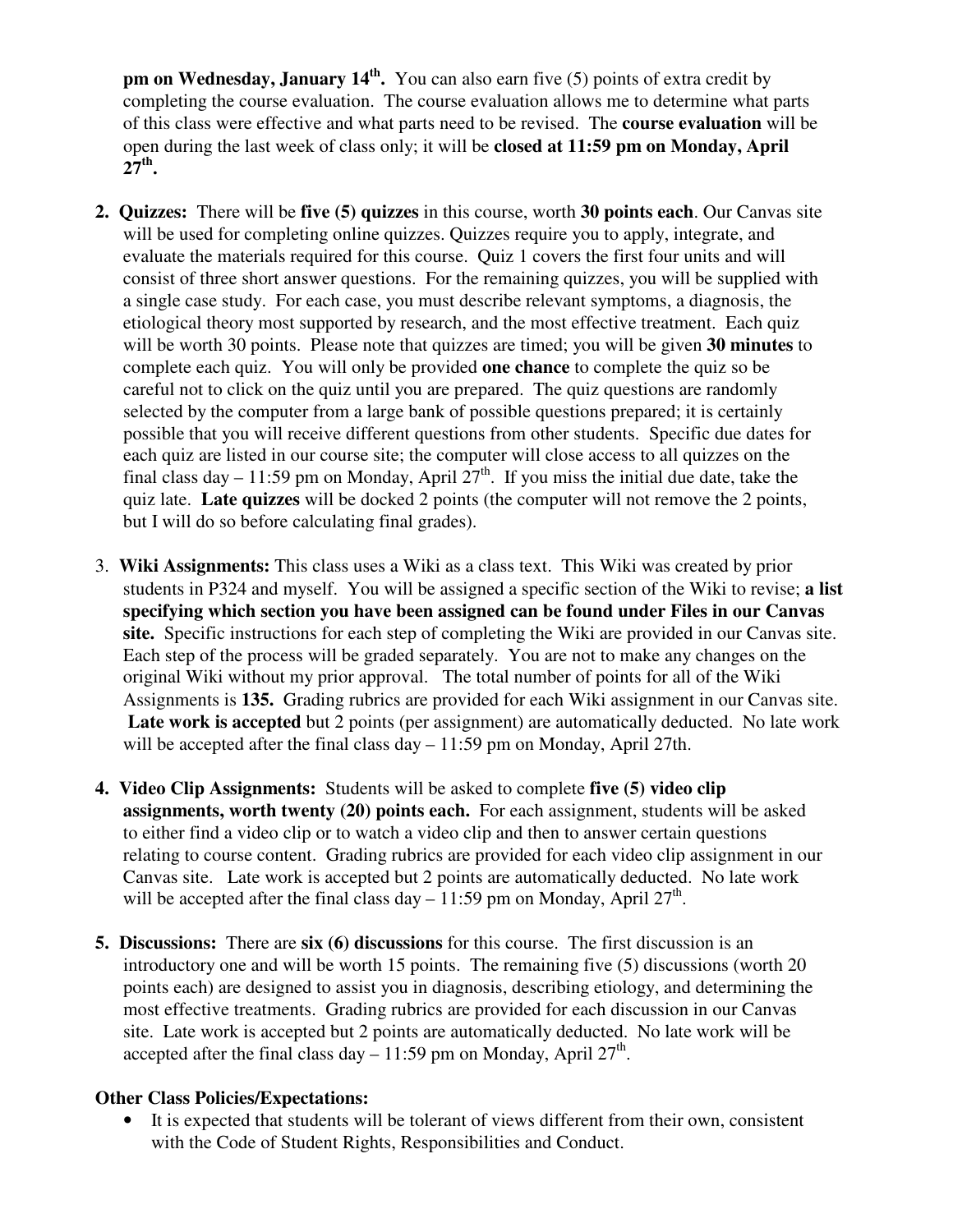- Additional policies can be found in the IUS Student Code of Conduct. Please pay particular attention to university polices on harassment, plagiarism, and other problem behaviors. Engaging in these behaviors will result in the penalties outlined.
- If you have specific physical, psychiatric or learning disabilities and require accommodations, please let me know early in the semester so that your learning needs may be appropriately met. Documentation should be provided to Disability Services.

Grading: Final grades are based on points. Extra credit will be added to your final point tally. Please keep track of your grades within Canvas.

| <b>Requirements</b>    | <b>Points</b> |
|------------------------|---------------|
| Wiki Assignments       | 135           |
| <b>Discussions</b>     | 115           |
| Quizzes                | 150           |
| Video Clip Assignments | m             |

| Grade       | <b>Number of Total Points</b> |
|-------------|-------------------------------|
| 500         | $A+$                          |
| $456 - 499$ | A                             |
| $450 - 455$ | $A -$                         |
| $445 - 454$ | $B+$                          |
| $406 - 444$ | B                             |
| $400 - 405$ | $B-$                          |
| $395 - 399$ | $C+$                          |
| $356 - 394$ | $\mathsf{C}$                  |
| $350 - 355$ | $C-$                          |
| $300 - 349$ | D                             |
| < 300       | F                             |

**Tentative Schedule:** All changes to this schedule will be announced in our Canvas Course site. Since we are a completely online course, deadlines are not impacted by the campus closing for any reason. Feel free to submit assignments early; there is no penalty!

| Unit | <b>Due Date</b> | <b>Assignments</b> | <b>Course Learning Objectives:</b>   |
|------|-----------------|--------------------|--------------------------------------|
|      |                 |                    | 1. Define & evaluate criteria for    |
|      |                 |                    | abnormal behavior and specific       |
|      |                 |                    | psychological disorders,             |
|      |                 |                    | 2. Recognize or "diagnose"           |
|      |                 |                    | common psychological disorders,      |
|      |                 |                    | 3. Describe common explanations      |
|      |                 |                    | for the etiology of psychological    |
|      |                 |                    | disorders,                           |
|      |                 |                    | 4. Outline effective treatments for  |
|      |                 |                    | specific psychological disorders,    |
|      |                 |                    | and                                  |
|      |                 |                    | 5. Integrate material from a         |
|      |                 |                    | variety of scholarly sources, citing |
|      |                 |                    | according to APA format, and         |
|      |                 |                    | presenting this material in a        |
|      |                 |                    | professional forum.                  |